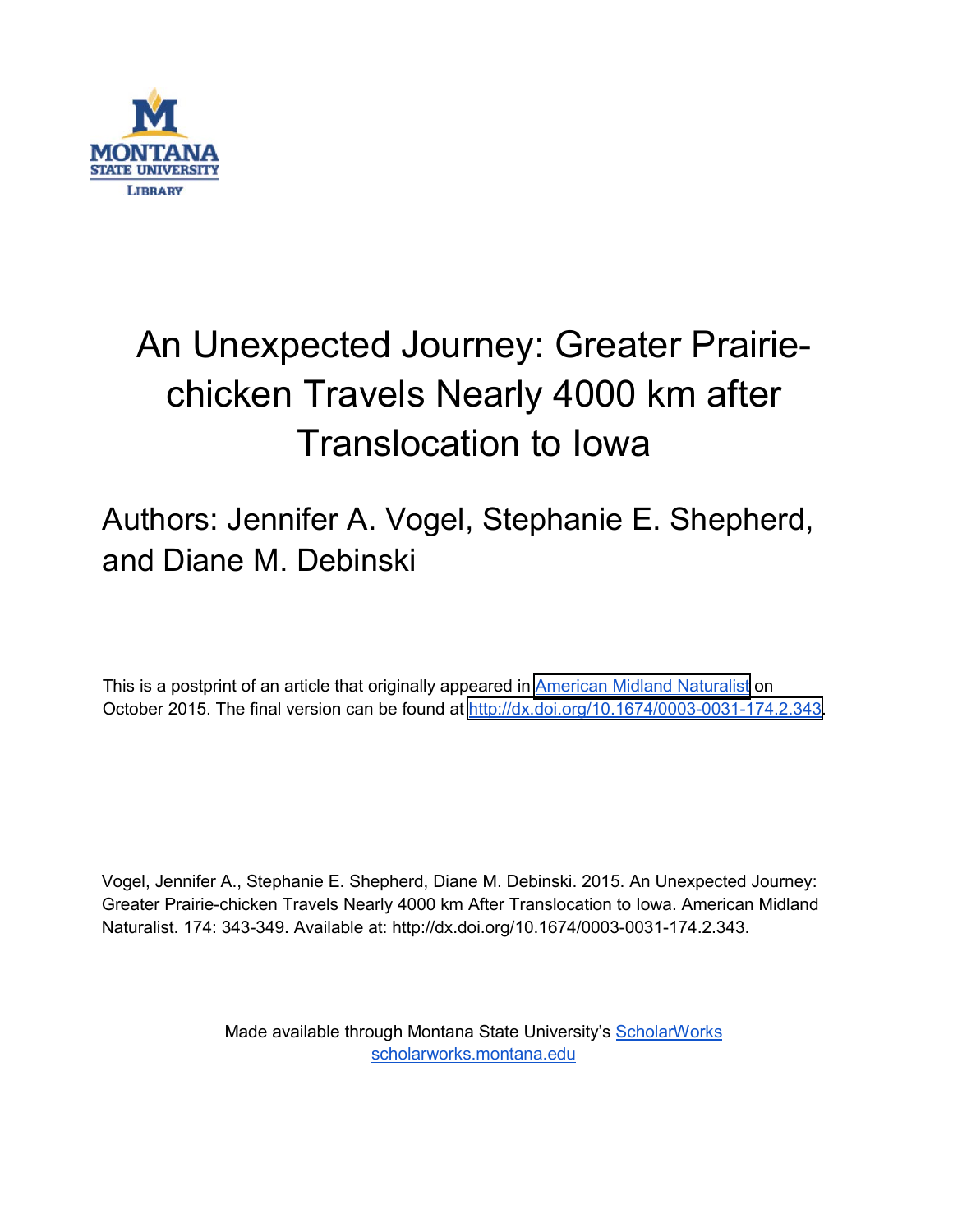## An Unexpected Journey: Greater Prairie-chicken Travels Nearly 4000 km after Translocation to Iowa

ABSTRACT.—After translocation a female greater prairie-chicken (Tympanuchus cupido pinnatus) traveled over 3988 km between 5 April 2013 and 20 June 2014. The bird traveled a mean distance of 21.5 km per day during the spring (median distance per day 22.2 km; range 0–115 km per day) moving through portions of four states. Nine other marked birds traveled a mean distance of 336 km and a mean distance per day of 7.5 km during the spring (median distance per day 4.6 km; range 0–92 km per day). This is the first record of movements of this magnitude by a greater prairie-chicken. This report highlights the use of recent advances in satellite/GPS telemetry methods for advancing our knowledge of wildlife movements.

#### **INTRODUCTION**

The greater prairie-chicken (Tympanuchus cupido pinnatus) was once common throughout the Midwestern United States and in the grasslands of Iowa. As native grasslands in Iowa and the Midwest were converted to intensive agriculture after European settlement, the amount of habitat available for grassland species decreased. This habitat loss, combined with over-harvesting, led to a dramatic decline and eventual extirpation of prairie-chickens from Iowa (Stempel and Rodgers, 1961).

Re- introduction efforts by the Iowa Department of Natural Resources (IDNR) in the late 1980s and early 1990s established a small population of greater prairie-chickens in southern Iowa, but the future of the population is uncertain (Shepherd, 2011). In order to prevent the extirpation of the remaining re- introduced prairie-chicken population from the state, the IDNR implemented a plan to translocate greater prairie-chickens from Nebraska to Iowa (Iowa Greater Prairie-chicken Management Committee, 2013).

Greater prairie-chickens are a resident species with limited evidence of long distance movements (Niemuth, 2011). Historically, greater prairie-chickens may have exhibited seasonal movements related to food availability (Scmidt, 1936; Hamerstrom and Hamerstrom, 1949; Schroeder and Braun, 1993). For resident greater prairie-chickens, most individuals remain in a small area throughout their lives (Hamerstrom and Hamerstrom, 1951).

Recent developments in radio-tracking technology have enabled the production of satellite/Global Positioning System (GPS) transmitters small enough to be used on animals the size of greater prairiechickens. Available models include solar powered units with up to 3 y of operating time. Using GPS transmitters allows for the location of animals without the physical presence and intrusion of a researcher. This lessened disturbance may allow the animal to behave more naturally, resulting in less biased location data (Mech and Barber, 2002). GPS transmitters also allow year-round data collection with multiple locations per day recorded for each animal.

We present movement data for 10 translocated female greater prairie-chickens and highlight the first documented case of extremely long-distance movements made by a translocated greater prairie-chicken. We also highlight the utility of satellite/GPS transmitters to advance our knowledge of wildlife movements.

#### **METHODS**

Our study area included the capture location in southwestern Nebraska and the release area in southern Iowa. The capture location in Chase County, Nebraska  $(40^{\circ}31'6''N, 101^{\circ}38'33''W)$  is an agricultural area consisting primarily of native grass rangeland on the slopes of the sandhills. Level or gently sloping areas are planted to row crop, including corn (Zea mays) and winter wheat (Triticum sp.). The release site in Ringgold County, Iowa  $(40^{\circ}41'37''N, 94^{\circ}5'13''W)$  is an agricultural area consisting of cattle pasture planted to cool-season, nonnative grasses including smooth brome (Bromus inermis), Kentucky bluegrass (Poa pratensis), and tall fescue (Schedonorus phoenix), and row crops, primarily corn and soybeans (Glycine max). The release area also includes extensive wildlife conservation areas with native grasslands. The distance between the capture and release areas was 715 km.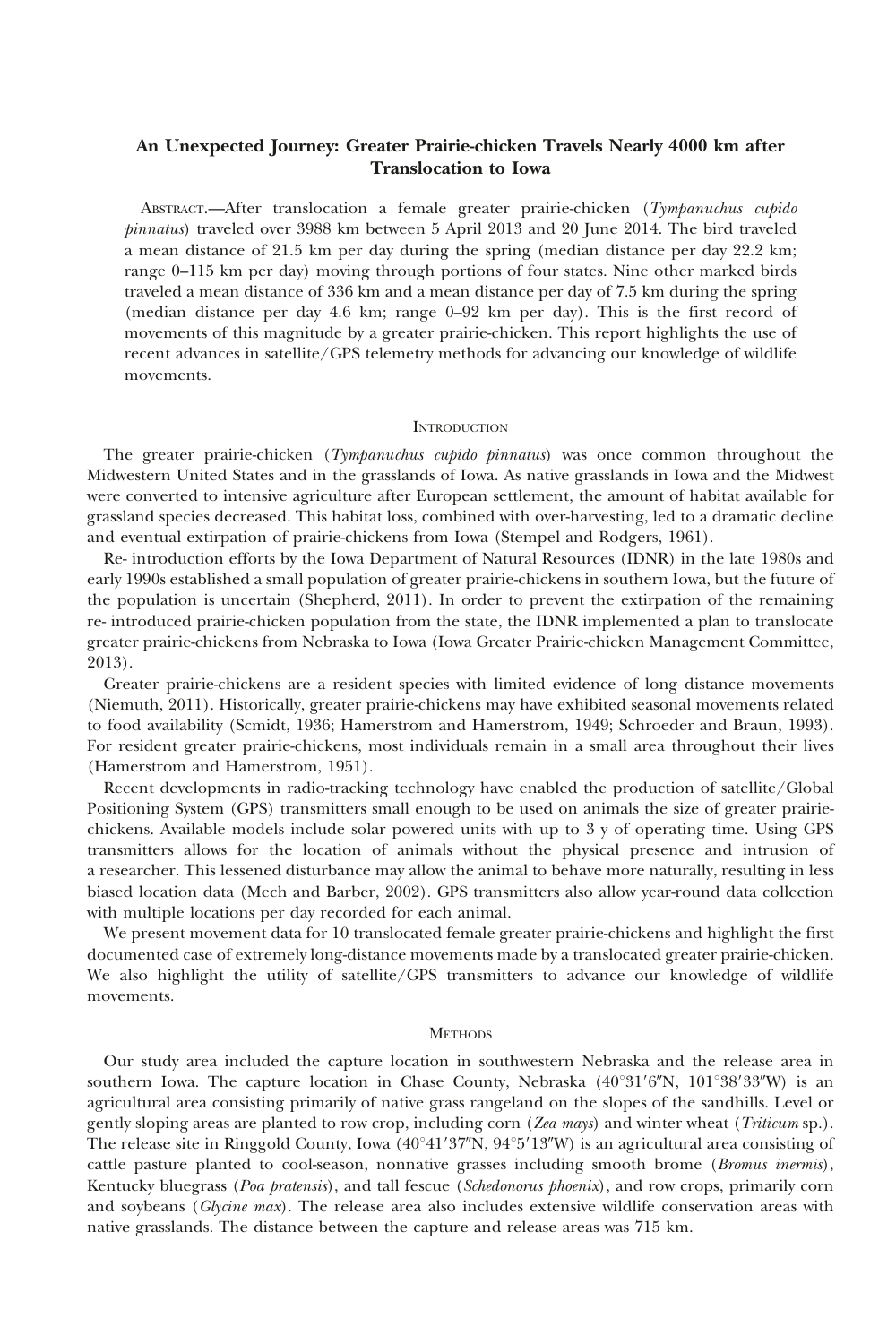

FIG. 1.—Female greater prairie-chicken wearing an ARGOS satellite/GPS transmitter attached via rump mounted figure-8 harness. Photo by Pete Hildreth, Iowa DNR

The Iowa Department of Natural Resources trapped and translocated 73 greater prairie-chickens from southwestern Nebraska to southern Iowa and northern Missouri in April, 2013. Birds were captured on lek sites in Nebraska using walk-in traps. We weighed, measured, and banded each bird with a numbered aluminum band. Birds were processed and transported to Iowa within 12 h of capture.

Prior to release we placed solar Argos satellite/GPS transmitters (model PTT-100 22 g, Microwave Telemetry, Inc., Columbia, Maryland) equipped with mortality switches on 10 adult female prairie-chickens via rump mounted figure-8 harnesses (modeled after Bedrosian and Craighead, 2007; Fig. 1). Using a rump mount harness places the solar panel of the GPS transmitter dorsally, allowing maximum solar exposure and battery life. All 10 birds wearing satellite GPS transmitters were released at known lek sites in the Grand River Grasslands area of southern Iowa. We handled birds in accordance with the guidelines set by Iowa State University's Institutional Animal Care and Use Committee (permit # 4-12-7337-Q).

Transmitters were programmed to obtain locations six times per day from 15 March to 15 October and three times per day from 15 October to 15 March. We reduced the number of locations per day during the colder months due to the effects of shorter day lengths and colder temperatures on battery performance of the transmitters. Location data were downloaded weekly using the Argos Web service (CLS America, Lanham, Maryland). Data were parsed and decoded using MTI Argos-GPS Parser software (MTI, 2011) and imported and mapped in ArcMap 10.1 (ESRI, 2011). Travel paths and distances traveled were calculated using the Animal Movements feature in Hawth's Tools for ArcGIS (Beyer, 2004). Mean daily distances for each time period were calculated by dividing the distance traveled during that time period by the number of days in the time period. In cases where mortalities occurred during a particular time period, we truncated the time period for that individual and divided by the number of days for which location data were collected. We calculated mean daily distances and we report median distances for Spring (21 March–20 June), Summer (21 June–22 September), Fall (23 September–20 December), and Winter (21 December–20 March).

#### **RESULTS**

The mean distance travelled over the course of the year for the majority of the birds was 336 km. However, one of the 10 birds (band #112) traveled over 10 times that distance, totaling 3988 km between 5 April 2013 and 20 June 2014. Bird 112 moved a mean distance of 9 km per day, with her longest travel distances occurring in the spring season (Table 1). The maximum daily distance recorded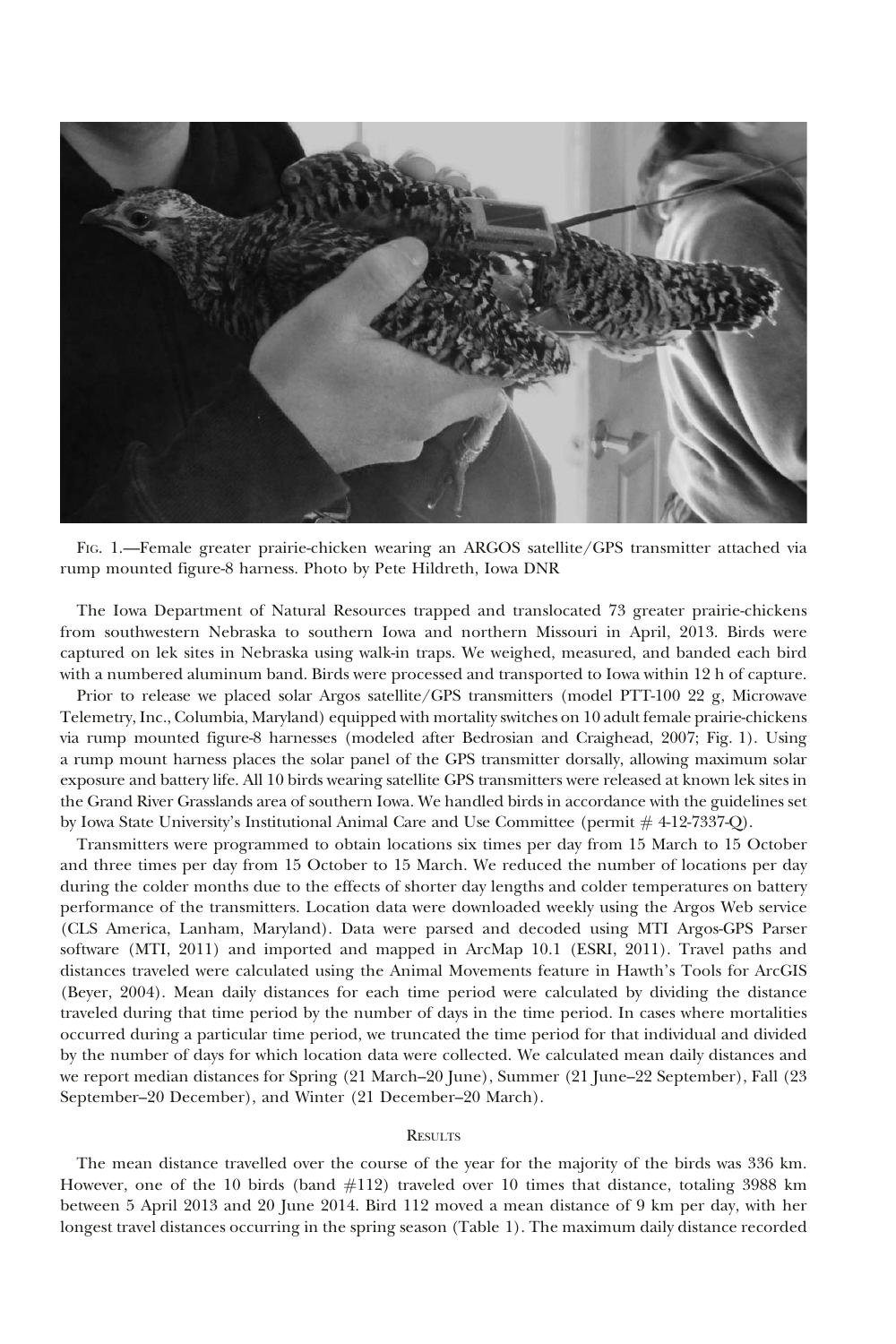for bird 112 was 115 km made on 9 May 2014. Bird 112s path initially spiraled out from the release site in Ringgold County, Iowa and eventually led back to south-central Iowa (Fig. 2). The bird arrived in south-central Iowa on 27 July 2013 and remained there throughout the summer and fall of 2013 and winter of 2014. During this period bird 112 had lower mean daily movement distances compared to spring movements (Table 1). On 21 March 2014 bird 112 started moving extensively again. Her path took her east into Illinois and west to the Missouri/Kansas border.

Transmitter loads (weight of transmitter plus harness divided by the weight of the bird) for all birds were below the accepted limits for wild birds in research (Fair *et al.*, 2010). Bird 112s weight was  $4.6\%$ lower than the mean weight of all birds, and as a result, her transmitter load (3.15%) was slightly higher than average (3.02%) but was still below accepted limits.

#### **DISCUSSION**

Prairie grouse from the genus Tympanuchus are thought to have poor dispersal abilities (Braun et al., 1994). However, seasonal movements have been reported. In a Colorado population of greater prairiechickens, seasonal movements ranged from 2.9 km to 10.6 km (Schroeder and Braun, 1993). Resident greater prairie-chickens are reported to remain within 8 km of lek sites, and in cases where moderate movements have been recorded, individuals end up within a few kilometers of their lek sites (Svedarsky and Van Amburg, 1996). The longest movement distances reported in the literature for prairie grouse range from 5.8 km to 160 km (Table 2). Maximum values reported for mean daily distances moved range from 0.15 km per day to 1.23 km per day (Table 2). Previously reported movement distances for prairie grouse are lower than those we observed for all birds in our study and, in particular, for bird 112 (Table 1). One possible reason for differences between our study and others may be the methods used. For example our satellite/GPS transmitters provide multiple locations of an individual each day, whereas a VHF transmitter may only yield one to a few locations per week.

Translocated prairie grouse tend to move more than resident birds (Hamerstrom and Hamerstrom, 1949; Toepfer, 1988; Kemink and Kesler, 2013). This phenomenon is common for translocated animals, and in particular for translocated birds (Toepfer, 1976; Armstrong et al., 1999; Coates et al., 2006). Translocated greater prairie-chickens make more frequent movements immediately after release, while also traveling longer distances during these movements than resident birds (Toepfer, 1976). In addition, translocated individuals have lower survival rates than residents. For example, translocated greater prairie-chickens in Missouri had lower survival rates than resident birds in the same area (Carrlson et al., 2014). Lower survival rates among translocated birds may be related to the longer and more frequent movements made after release (Yoder et al., 2004).

Several studies have found daily movements of prairie-chickens are lowest in the summer (Hamerstrom and Hamerstrom, 1949; Robel et al., 1970; Toepfer, 1988) and highest early in the breeding season (Robel et al., 1970; Gratson, 1983). There are many possibilities for differential movement by season. Seasonal differences in movement rates may be due to seasonal changes in the availability of food and cover (Robel et al., 1970). Movements exhibited by prairie-chickens after translocation do not appear to be associated with homing or orientation back to capture locations, but are more likely searching behavior or exploratory movements (Kemink and Kesler, 2013).

Movement rates for female grouse are highest when they are visiting lek sites in search of mates early in the breeding season (Robel et al., 1970; Gratson, 1983). Hens may look for suitable nest locations during this time, therefore increasing their movement rates (Gratson, 1983). Movement rates for females may decrease later in the summer due to nesting and brood rearing behavior. In addition, molting of the flight feathers in late summer reduces movement in greater prairie-chickens (Schroeder and Braun, 1992). Since bird 112 did not attempt to nest during 2013, feather molting may help explain why bird 112s movements were greatly reduced later in the 2013 breeding season.

Social interaction may also influence how far an individual prairie-chicken moves (Kemink and Kelser, 2013). There is a social dominance order among groups of female greater prairie-chickens during lek attendance (Robel, 1970; Robel and Ballard, 1974). This social dominance can influence nest survival by making it more difficult for less dominant females to mate. This behavior may lead to delayed breeding and nesting which may result in lower nest survival (Robel, 1970) and fewer offspring being produced (Robel and Ballard, 1974). In addition aggressive behavior among females at lek sites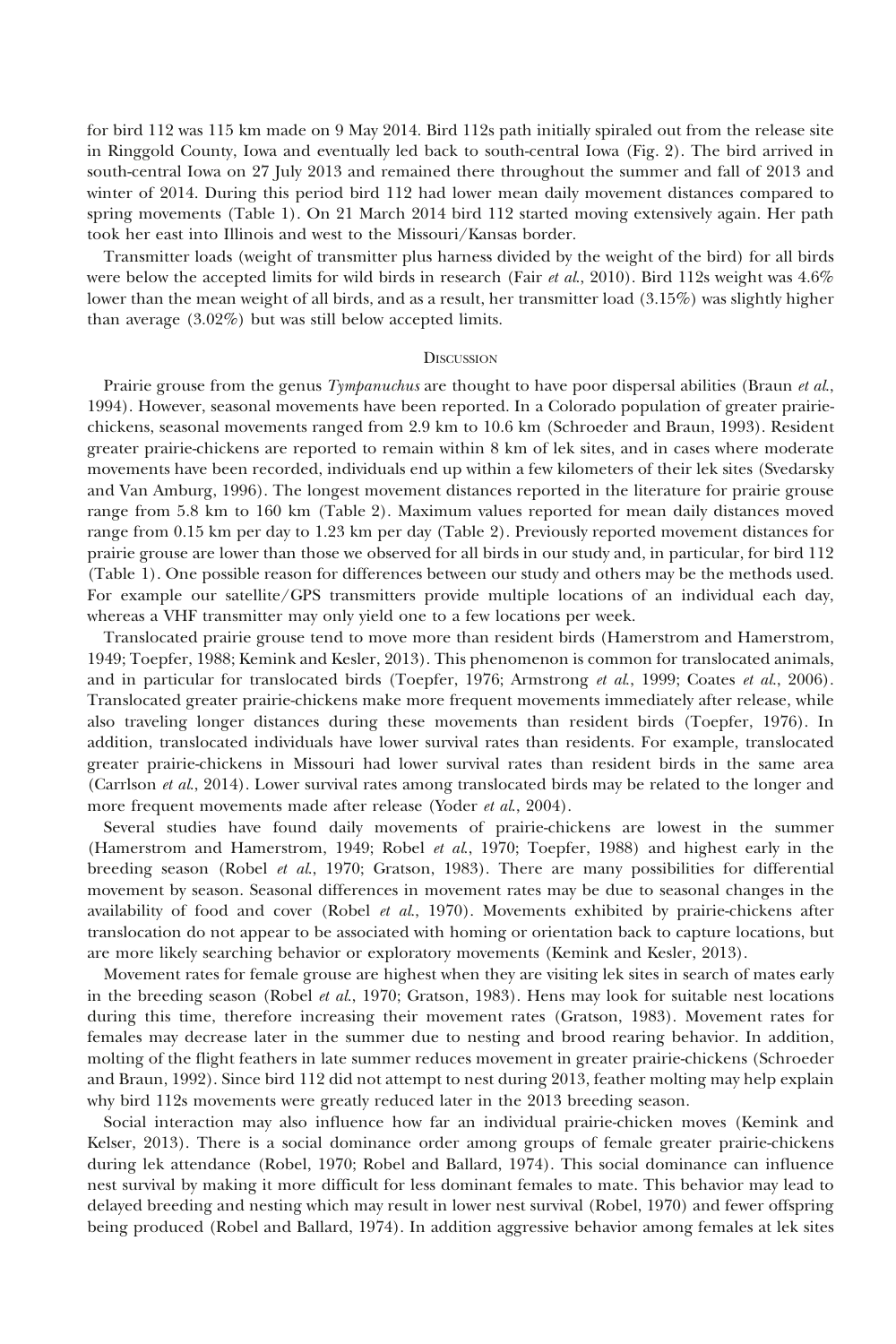TABLE 1.—Distance traveled per day for 10 adult female translocated greater prairie-chickens. Values are given in kilometers for mean distance traveled per day, range, and median (Med) distance traveled per day. Weight in grams is given for each bird. Values are given for Spring (21 March–20 June), Summer (21 June–22 September), Fall (23 September–20 December), and Winter (21 December– 20 March)

| Band $#$ | Weight(g) | Spring 2013 |              |      | Summer 2013 |              |               |  |
|----------|-----------|-------------|--------------|------|-------------|--------------|---------------|--|
|          |           | Mean        | Range        | Med  | Mean        | Range        | Med           |  |
| 112      | 810       | 21.5        | $0.2 - 58.2$ | 22.2 | 2.8         | $0.1 - 13.5$ | 1.1           |  |
| 51       | 830       | 0.1         | $0.0 - 0.3$  | 0.1  |             |              |               |  |
| 52       | 760       | 2.9         | $0.2 - 12.5$ | 0.5  | -           |              |               |  |
| 53       | 900       | 16.9        | $0.2 - 45.1$ | 16.8 |             |              |               |  |
| 63       | 840       | 13.4        | $0.1 - 91.6$ | 7.7  |             |              |               |  |
| 111      | 930       | 8.7         | $0.0 - 34.9$ | 4.9  | 1.5         | $0.0 - 5.1$  | $1.2^{\circ}$ |  |
| 113      | 830       | 13.1        | $0.1 - 33.6$ | 8.0  |             |              |               |  |
| 114      | 910       | 1.5         | $0.0 - 2.7$  | 1.5  |             |              |               |  |
| 125      | 800       | 2.2         | $0.2 - 7.5$  | 1.3  |             |              |               |  |
| 131      | 840       | 9.1         | $0.0 - 39.0$ | 4.6  | 0.2         | $0.0 - 1.1$  | 0.1           |  |



FIG. 2.—Travel path of translocated female greater prairie-chicken (bird 112) between 5 April 2013 and 20 June 2014. The total distance traveled during the study period was 3988 km. The shaded polygon indicates the area traveled by all nine of the other birds wearing transmitters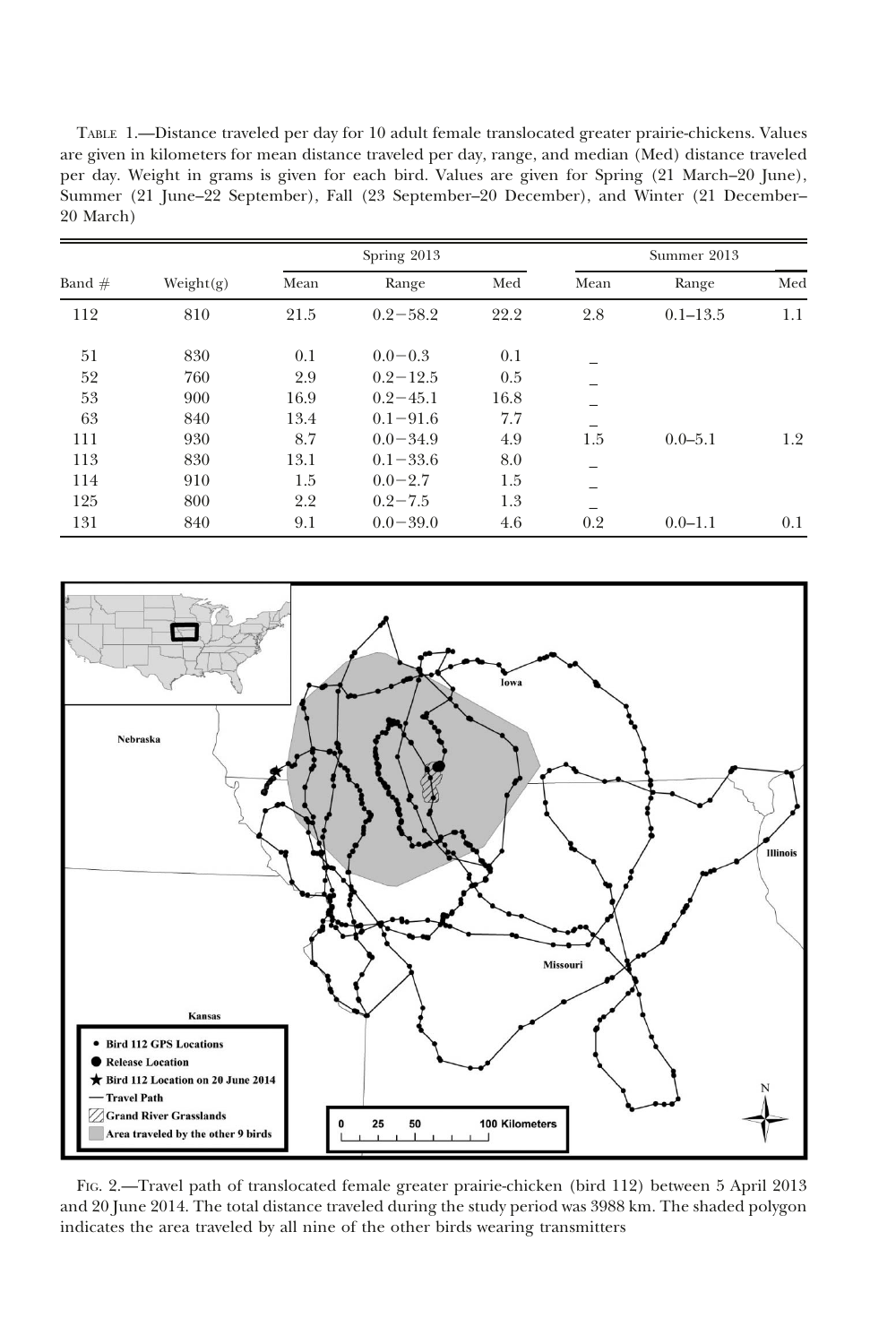| Fall 2013 |             |         | Winter 2013 |             |     |      | Spring 2014   |      |  |  |
|-----------|-------------|---------|-------------|-------------|-----|------|---------------|------|--|--|
| Mean      | Range       | Med     | Mean        | Range       | Med | Mean | Range         | Med  |  |  |
| 0.5       | $0.0 - 3.5$ | $0.4\,$ | 0.7         | $0.0 - 9.0$ | 0.2 | 21.5 | $0.2 - 114.7$ | 20.0 |  |  |
|           |             |         |             |             |     |      |               |      |  |  |
|           |             |         |             |             |     |      |               |      |  |  |
|           |             |         |             |             |     |      |               |      |  |  |
|           |             |         |             |             |     |      |               |      |  |  |
|           |             |         |             |             |     |      |               |      |  |  |
|           |             |         |             |             |     |      |               |      |  |  |
|           |             |         |             |             |     |      |               |      |  |  |
|           |             |         |             |             |     |      |               |      |  |  |
|           |             |         | -           |             |     | -    |               |      |  |  |

may be associated with extensive movements by less dominant females as they travel to visit other lek sites (Robel, 1970). Larger movements of translocated birds may be the result of these social interactions when new individuals are introduced into existing lek social dynamics (Kemink and Kelser, 2013). Social dynamics may have played a role in the extensive movements we observed in bird 112. Because few active leks remained in the release area, bird 112 may have been looking for other lek sites where the social structure may have been more favorable.

The satellite/GPS transmitters used in this study enabled us to continue to track bird 112 long after she left the release area. With a traditional VHF transmitter, even using aircraft flyovers, it would likely have been impossible to locate bird 112 during much of the study period. The extended battery life of the transmitter not only allowed us to continue to collect location data on bird 112 through the fall and winter but also through the breeding season in 2014.

TABLE 2.—Maximum reported distances traveled by prairie grouse from the literature. Reports were taken from published data and include the species, location (U.S. States), Sex (Unknown, Male, Female), Age (Juvenile or Adult), maximum linear distance reported in study (km), mean distance traveled per day (km), and whether the population studied was resident (R) or translocated (T)

| Species or subspecies<br>Location |           | Citation                           | Sex         | Age   | Max   | Daily Pop                |        |
|-----------------------------------|-----------|------------------------------------|-------------|-------|-------|--------------------------|--------|
| T. c. pinnatus                    | Iowa      | Moe $(1999)$                       | U           | Adult | 80.5  |                          | T      |
| T. c. pinnatus                    | Kansas    | Bowman and Robel (1977)            | $U, M$ [uv. |       |       | 10.8 0.94                | R      |
| T. c. pinnatus                    |           | Oklahoma Patten et al. (2011)      | F           | Adult | $15+$ | 0.15                     | R      |
| T. c. pinnatus                    | Wisconsin | Hamerstrom and Hamerstrom (1973) F |             | Adult | 48.3  | $\overline{\phantom{0}}$ | R      |
| T. c. pinnatus                    | Wisconsin | Hamerstrom and Hamerstrom (1949)   | U           | Adult | 46.7  |                          | R      |
| T. c. pinnatus                    | Wisconsin | Toepfer $(1988)$                   | F           | Adult | 103   | 1.26                     | $\top$ |
| T. c. pinnatus                    | Kansas    | Robel <i>et al.</i> (1970)         | М           | Juv.  | 10.8  | 0.93                     | R      |
| T. c. pinnatus                    | Wisconsin | Scmidt (1936)                      | F           | Adult | 160   | $\overline{\phantom{0}}$ | R      |
| T. c. pinnatus                    | Colorado  | Schroder and Braun (1993)          | F           | Adult | 40    | $\overline{\phantom{0}}$ | R      |
| T. c. pinnatus                    | Minnesota | Svedarsky and Van Amburg (1996)    | U           | U     | 48    | $\overline{\phantom{0}}$ | R      |
| T. pallidicinctus                 | Texas     | Taylor and Guthery (1980)          | M,F         | Juv.  | 12.8  | 1.23                     | R      |
| T. pallidicinctus                 | Kansas    | Jamison $(2000)$                   | М           | Adult | 44    | 1.00                     | R      |
| T. phasianellus                   | Wisconsin | Gratson (1983)                     | F           | Juv.  | 5.8   | 0.87                     | R      |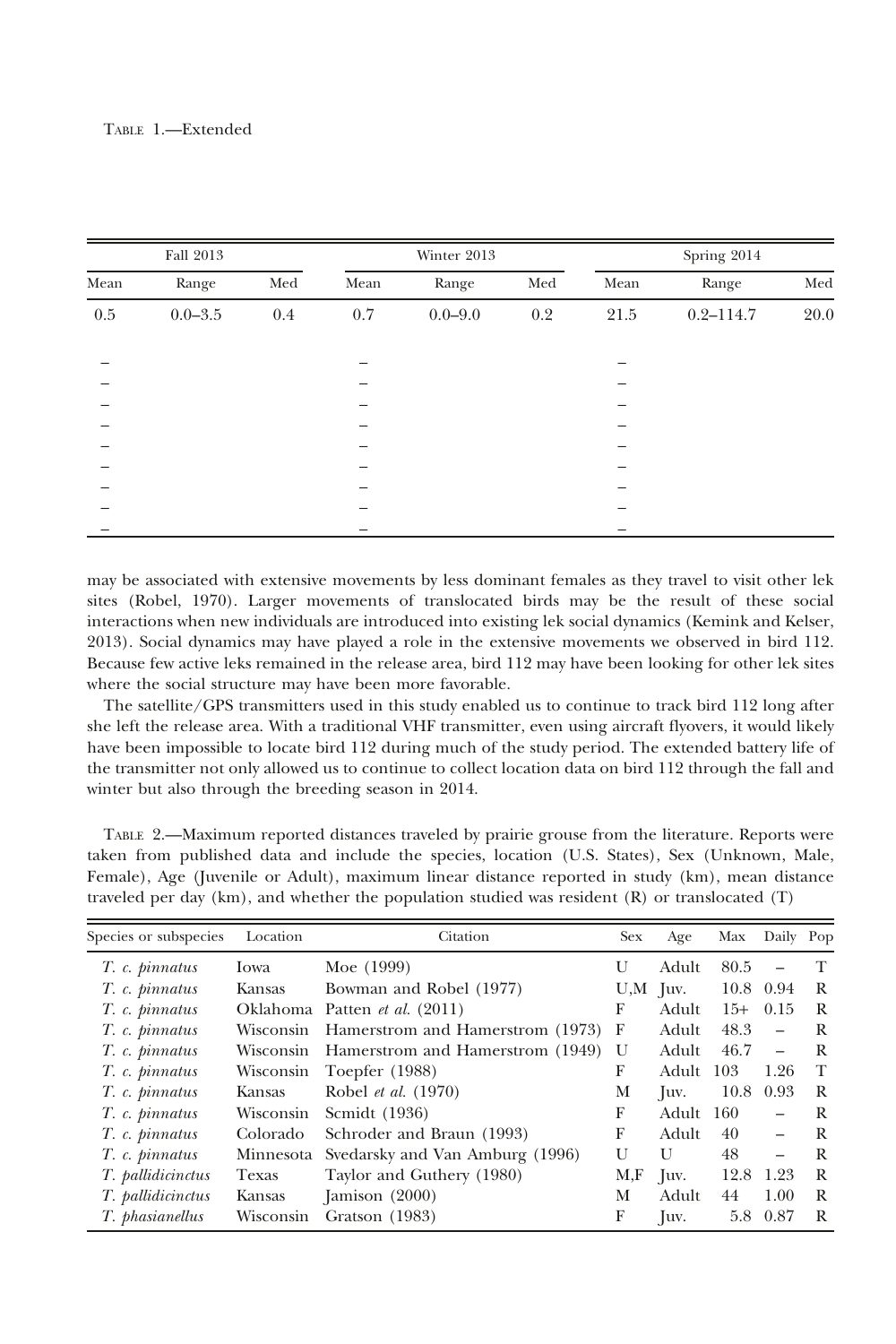The success of a translocation project is dependent on the translocated individuals remaining in the release area to reproduce. Bird 112 did not remain in the release area and reproduce, but she did provide alternative information that increased our understanding of the potential for dispersal in greater prairie-chickens. Our data show translocated greater prairie-chickens are capable of traveling distances vastly farther than previously known. Understanding the potential movement of individuals post-release may increase the chance of successfully establishing new populations in the future. This report also highlights the utility of recent advances in lightweight satellite/GPS transmitters and advanced telemetry monitoring methods for advancing our knowledge of wildlife movements.

Acknowledgments.—Funding for this project was provided by the Iowa Department of Natural Resources and U.S. Fish and Wildlife Service through the State Wildlife Grants Program, by the Iowa and Missouri Chapters of The Nature Conservancy, and by The Blank Park Zoo. We thank J. Rusk, C. Paup, A. Kellner, K. Kinkead, M. McInroy, T. Bogenschutz, and P. Hildreth from the Iowa Department of Natural Resources; K. Drees from The Blank Park Zoo; R. Arndt from The Nature Conservancy; project assistants E. Kilburg, G. Milanowski, M. Osier, and J. Williams; J. Obrecht from Iowa State University.

### LITERATURE CITED

- ARMSTRONG, D. P., I. CASTRO, J. C. ALLEY, B. FEENSTR, AND J. K. PERROT. 1999. Mortality and behavior of hihi, an endangered New Zealand honeyeater, in the establishment phase following translocation. Biol. Conserv., 89:329–339.
- BEDROSIAN, B. AND D. CRAIGHEAD. 2007. Evaluation of techniques for attaching transmitters to common raven nestlings. Northwest. Nat., 88:1–6.
- BEYER, H. L. 2004. Hawth's analysis tools for ArcGIS. Available from: http://www.spatialecology.com/ htools.
- BOWMAN, T. J. AND R. J. ROBEL. 1977. Brood break-up, dispersal, mobility, and mortality of juvenile prairie chickens. J. Wildlife Manage., 41:27–34.
- BRAUN, C. E., K. MARTIN, T. E. REMINGTON, AND J. R. YOUNG. 1994. North American grouse: issues and strategies for the 21st century. T. N. Am. Wildl. Nat. Res., 59:428–438.
- CARRLSON, K. M., D. C. KESLER, AND T. R. THOMPSON. 2014. Survival and habitat use in translocated and resident greater prairie-chickens. J. Nat. Conserv., 22:405–412.
- COATES, P. S., S. J. STIVER, AND D. J. DELEHANTY. 2006. Using sharp-tailed grouse movement patterns to guide release-site selection. Wildlife Soc. Bull., 34:1376–1382.
- ESRI. 2011. ArcGIS desktop: release 10. Environmental Systems Research Institute, Redlands, CA.
- FAIR, J., E. PAUL, AND J. JONES (eds.). 2010. Guidelines to the Use of Wild Birds in Research. Ornithological Council, Washington, D.C. 215 p.
- GRATSON, M. W. 1983. Habitat, mobility, and social patterns of sharp-tailed grouse in Wisconsin. M.S. Thesis, Univ. of Wisconsin, Stevens Point, U.S.A. 182 p.
- HAMERSTROM, F. N., JR., AND F. HAMERSTROM. 1949. Daily and seasonal movements of Wisconsin prairie chickens. Auk, 66:313–337.
- ——— AND ———. 1951. Mobility of the sharp-tailed grouse in relation to its ecology and distribution. Am. Midl. Nat., 46:174–226.
- AND ———. 1973. The prairie chicken in Wisconsin: highlights of a 22-year study of counts, behavior, movements, turnover and habitat. Wisc. Nat. Res. Tech. Bull., 64.
- IOWA GREATER PRAIRIE-CHICKEN MANAGEMENT COMMITTEE. 2013. Greater prairie-chicken (Tympanuchus cupido) management plan for Iowa 30 year plan, 2012–2042. S. Shepherd (ed.). Iowa Dept. of Natural Resources.
- JAMISON, B. E. 2000. Lesser prairie-chicken chick survival, adult survival, and habitat selection and movements of males in fragmented rangelands of southwestern Kansas. M.S. Thesis, Kansas State University. 197 p.
- KEMINK, K. M. AND D. C. KESLER. 2013. Using movement ecology to inform translocation efforts: a case study with an endangered lekking bird species. Anim. Conserv., 16:449–457.